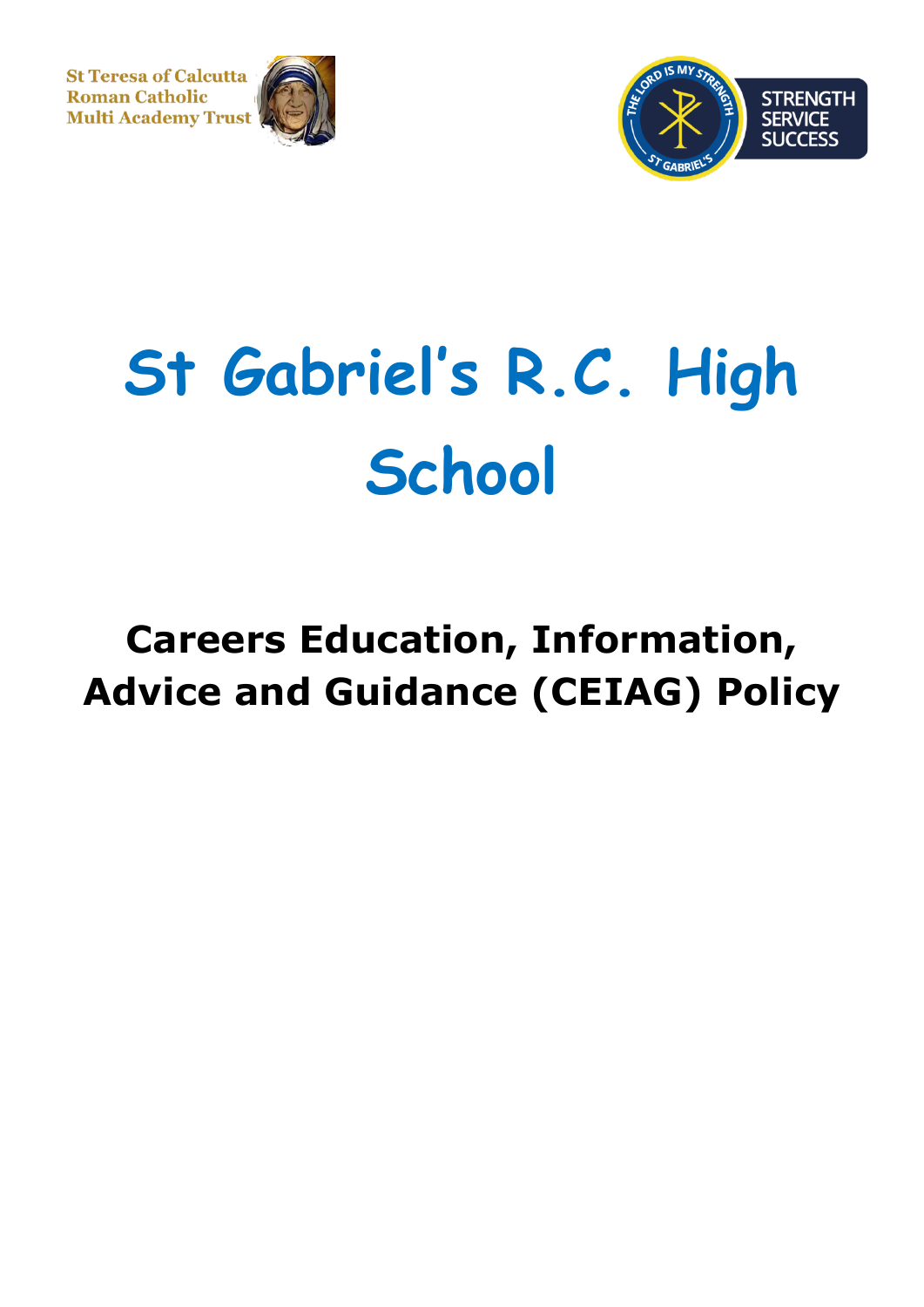#### **Context and ethos**

St Gabriel's considers CEIAG as a crucial area of each child's personal aspirational and educational development in preparation for their future career post 16. The Mission Statement acknowledges our aim in achieving this through the phrase: -

"We strive to use our God-given talents to serve others and **succeed**. The Lord is our strength, which inspires us to make positive contributions to our school community and be **valued members of our global society**".

#### **Aims**

Consequently, the school provides a comprehensive, thorough and structured CEIAG programme that helps pupils in terms of:

- Self-development and an understanding of themselves and the influences on them.
- Career exploration/investigate opportunities in learning and work.
- Career management and employability skills, make and adjust plans to manage change and transition.

Furthermore, we adhere to the Statutory Guidance to schools (2018), the inspiring IAG Code of practise and are working towards the Quality in Careers Standard.

#### **Policy and Principles**

St Gabriel's ensures that our CEIAG provision is personalised but also provides independent and impartial advice enabling students to achieve their aspirations.

- Meet the needs of all pupils from Year 7 upwards, and target activities and interventions in an effective way.
- Link effectively with WRL, PHSE Education, vocational areas and the National Curriculum to maximise student learning and ensure coherence and a whole school approach to CEIAG.
- Provide pupils with access to impartial, independent and up to date information about all the post-16 pathways through collaboration and partnership with 'careers influencers' such as the external IAG service, employers, training providers and FE and HE institutions.
- Challenge stereotyping and encourage pupils to widen their career ideas and empower pupils to deal with prejudice and discrimination.
- Reflect the true nature of today's and tomorrow's world of work, providing up-to-date information about the labour market.
- Continuously aim to improve the CEIAG provision and work towards the Inspiring IAG quality award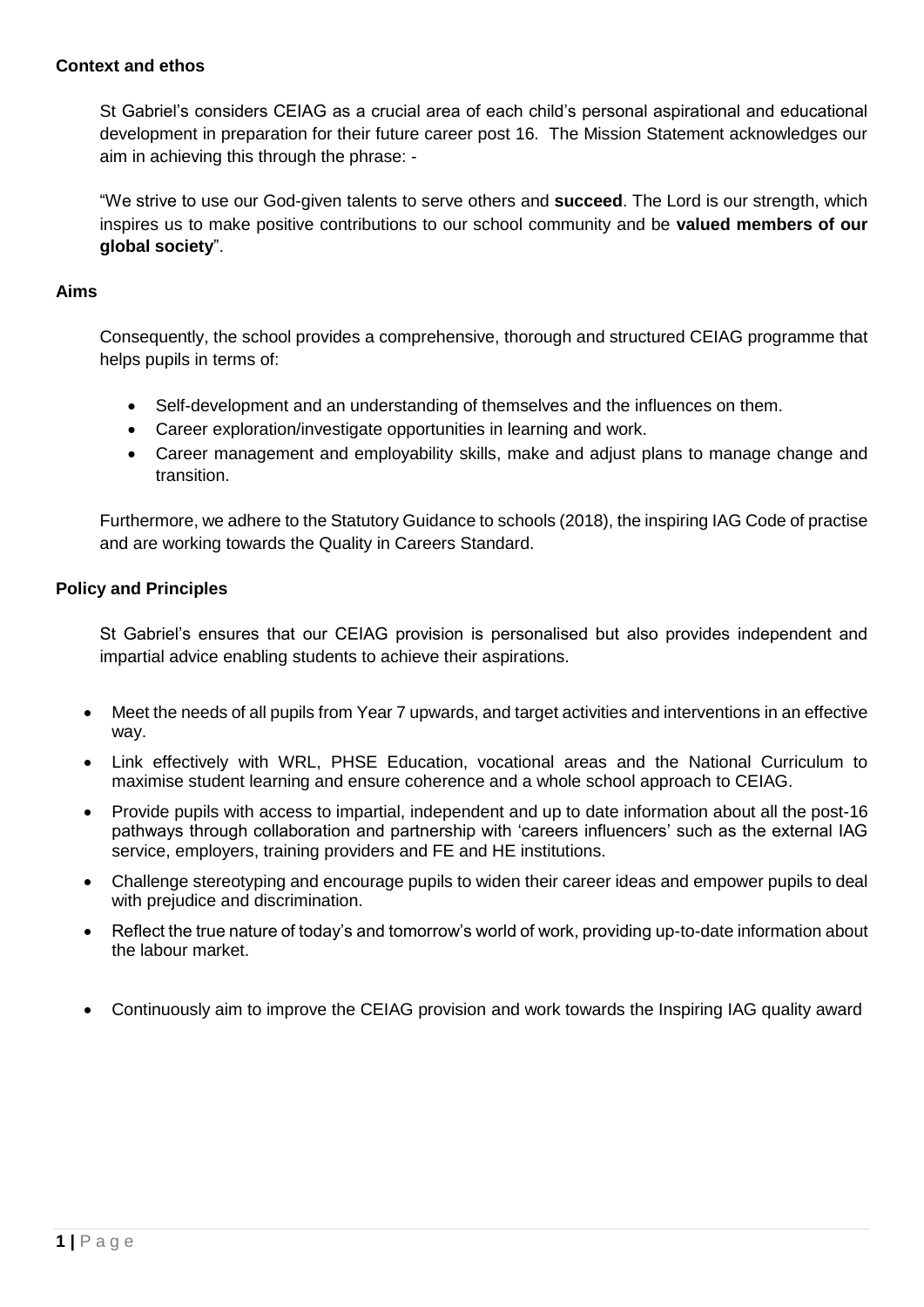#### **Delivery and content**

#### **Curriculum**

St Gabriel's CEIAG provision is delivered in a range of ways and formats. Throughout the school curriculum students are encouraged to tackle real life challenges which requires them to build up skills in problem solving, managing risks, making decisions and team building activities, giving our students confidence, setting high standards and overcoming barriers to success. Advice is given regarding the importance of achieving good GCSE's with emphasis on English and Maths alongside the "big picture" i.e. holistic approach to a good balance of GCSE programmes.

This is further supplemented by the schools PSHE provision during form time and personal development lessons.

Some disadvantaged students receive additional mentoring intervention to enhance their aspirations.

#### **SEN provision**

Working with the Special Educational Needs Co-ordinator, the most vulnerable and disadvantaged students are given targeted support with extra opportunities either with Connexions or within the school. This includes pupils on Alternative Provision and those who are identified as disadvantaged. Those with specific educational needs or disabilities are cared for.

#### **Partnerships**

Our partners also include **FE/HE colleges and training providers** with whom we hold regular meetings to review our CEIAG programme, keep up to date with Curriculum changes on both sides and plan for effective pupil transition. There is a close partnership with the Local Authority, National Citizen Service and GM Higher.

**Parents/carers** are vital to pupils understanding of career choices and the decisions they make. We provide all parents/guardians with up-to-date information on choices at 14+ and 16+ and arrange parents' information sessions. They are also encouraged to make appointments to talk to a personal adviser or the CEIAG Leader to discuss individual concerns.

 To supplement the students in Year 10 and 11 they receive a face-to-face interview with feedback and further opportunities to access advice.

Careers choices are further enhanced through extra-curricular activities such as coding and STEM club.

#### **Roles and responsibilities**

- The CEIAG programme is planned, co-ordinated and evaluated by Miss Drury, Assistant Headteacher for Personal Development.
- Operationally CEIAG is led by the Careers Lead (Miss Drury), responsible for day-to-day CEIAG activities and liaison with external partners; the Careers Lead reports to the Deputy Headteacher. Also, the careers leader ensures we are working towards the careers quality standard by covering all the Gatsby Benchmarks (see appendix).
- There is a link governor for CEIAG

.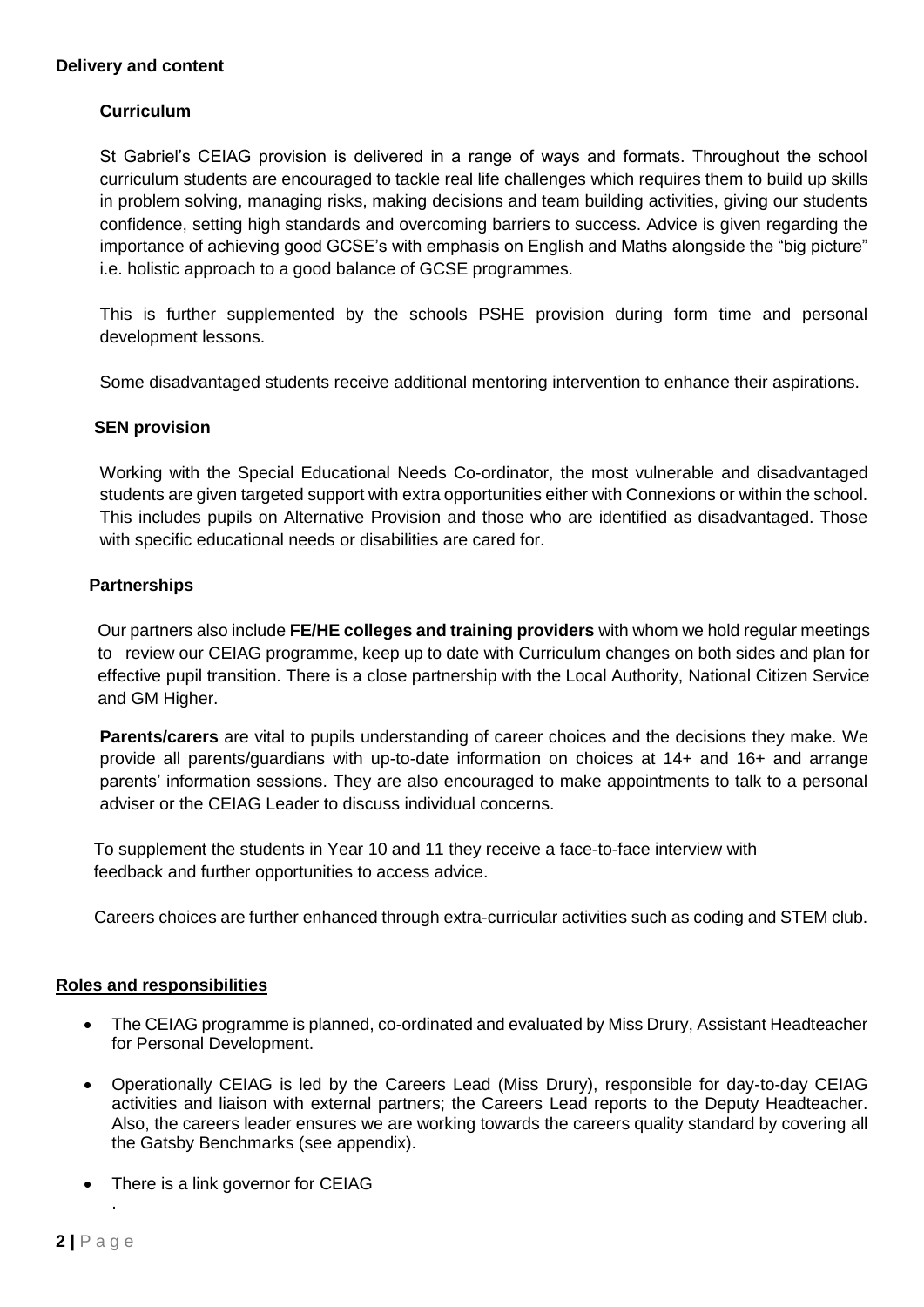- PSHE teachers and form tutors are responsible for teaching and giving feedback on the taught aspects of the CEIAG programme.
- All staff that are in a position where they may be providing careers information and advice are expected to contribute to the implementation of the CEIAG aims within the CEIAG policy through cross-curricular teaching and assessment, are expected to keep up-to-date broadly with careers and access any CPD opportunities to update their knowledge.
- We work very closely with our link external personal adviser and members of the 14-19 Team in the Local authority
- The CEIAG Manager provides support, training and briefing sessions for staff on CEIAG.

#### **Resources**

- There is a confidential room for one to one interviews that also has a range of career information material; this is used by the external IAG provider for interviews.
- The budget for CEIAG is negotiated annually in line with the CEIAG improvement plan and the need to update materials.
- The Careers Compass tool is used to audit against the Gatsby benchmarks.
- The provision of one to one careers advice in conjunction with Positive Steps.
- Provision of a careers fair every 2 years in partnership with the LEA and external colleges and universities as well as Apprenticeship providers and employers.
- Careers Café which links pupils with real life experiences and talks from individuals in the current labour markets which is linked to student's employment sector interests.

#### **Monitoring and evaluation**

All activities that form the CEIAG programme are evaluated and information is used to inform planning for the next year.

Our Partnership Agreement with the external IAG provider is reviewed on a termly and annual basis.

All external partners are asked for feedback following any delivery or participation in CEIAG activities.

Staff who deliver careers lessons are observed as part of the school's performance management systems.

The CEAIG Manager reports annually to the head teacher and governors. The CEIAG policy is reviewed annually.

**Date policy agreed: April 2021 Date to be reviewed: Sept 2021**

Signed:

#### **Review**

September 2021 following new personal development curriculum.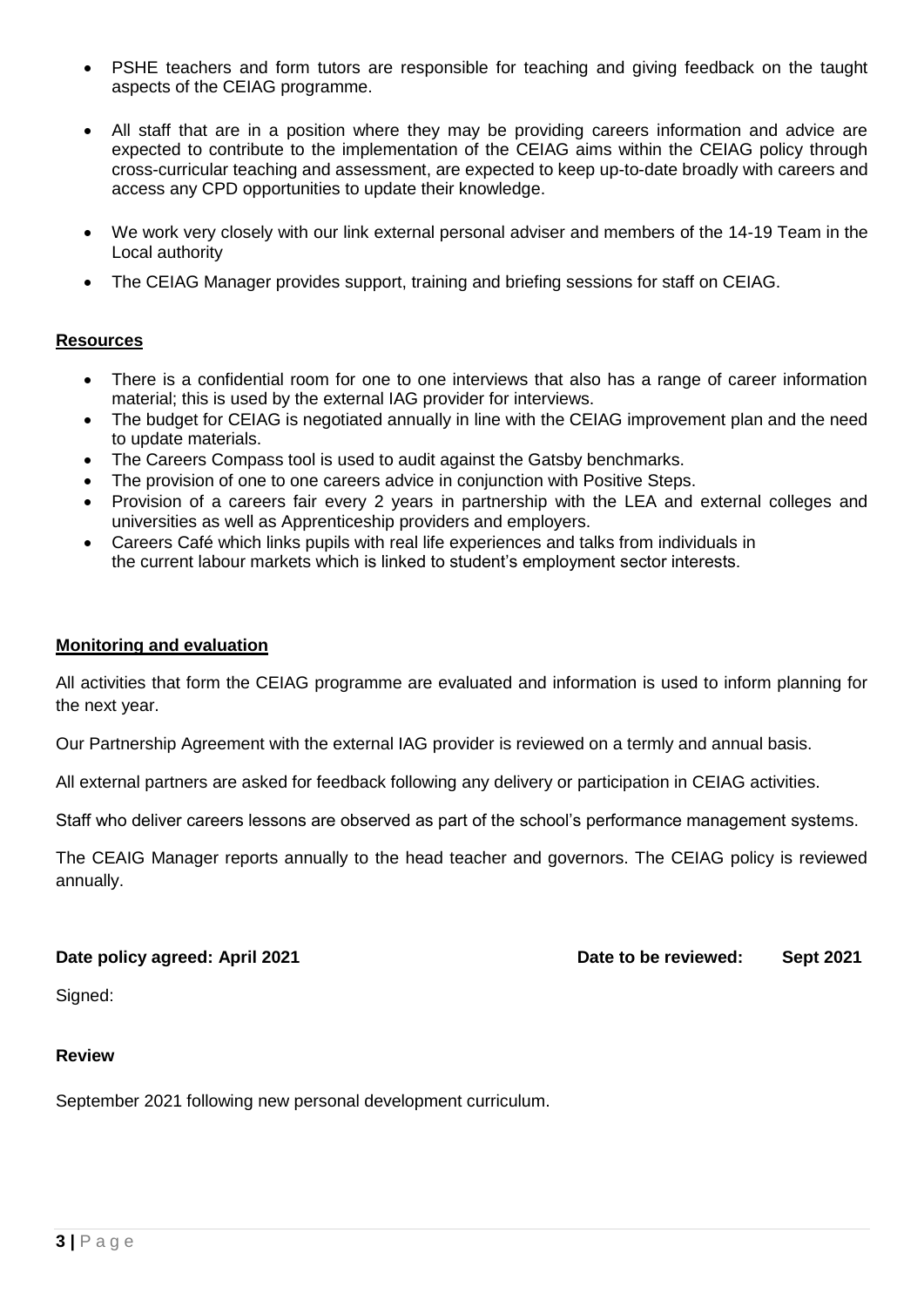## **Appendix**

### **Offer for each year group**

| Year           | <b>Offer</b>                                                    |
|----------------|-----------------------------------------------------------------|
| $\overline{7}$ | <b>Careers Week resources</b>                                   |
|                | Apprenticeship week resources                                   |
|                | Adobe Sky Climate project to make a news report (30 students)   |
|                | <b>PSHE Lessons:</b>                                            |
|                | • World of work,                                                |
|                | Introducing careers,<br>٠                                       |
|                | Understanding enterprise,<br>$\bullet$                          |
|                | How enterprising am I?<br>$\bullet$                             |
|                | Prejudice.                                                      |
| 8              | <b>Careers Week resources</b>                                   |
|                | Apprenticeship week resources                                   |
|                | <b>PSHE Lessons:</b>                                            |
|                | First Aid,<br>$\bullet$                                         |
|                | Rights and Responsibilities,<br>$\bullet$                       |
|                | Stereotypes,<br>$\bullet$                                       |
|                | Dealing with change,                                            |
|                | Online stress.                                                  |
| 9              | <b>Careers Week resources</b>                                   |
|                | Apprenticeship week resources                                   |
|                | <b>Options meetings</b>                                         |
|                | Options brochure                                                |
|                | <b>Career Workshops</b>                                         |
|                | <b>PSHE Lessons:</b>                                            |
|                | Self esteem,<br>$\bullet$                                       |
|                | Role models,<br>$\bullet$                                       |
|                | Planning for the future and growth mindset,                     |
|                | $\bullet$                                                       |
|                | Target setting,<br>$\bullet$                                    |
|                | Work and the Law,<br>$\bullet$                                  |
|                | Improving prospects,<br>$\bullet$                               |
|                | Peer pressure,                                                  |
|                | Diversity.                                                      |
| 10             | <b>Careers Week resources</b>                                   |
|                | Apprenticeship week resources                                   |
|                | 1:1 Independent IAG appointment                                 |
|                | Financial workshop from GM Higher<br>CV and Application Support |
|                | <b>Taster Days</b>                                              |
|                | <b>PSHE Lessons:</b>                                            |
|                | Dealing with change,                                            |
|                | Entrepreneurs and taking risks,                                 |
|                |                                                                 |
|                | Businesses and CAP,                                             |
|                | Money management,                                               |
|                | Budgeting,                                                      |
|                | Positive relationships.                                         |
| 11             | <b>Careers Week resources</b>                                   |
|                | Apprenticeship week resources                                   |
|                | 1:1 Independent IAG appointment                                 |
|                | Further Education workshop from GM Higher                       |
|                | <b>College virtual Visits</b>                                   |
|                | CV and Application Support                                      |
|                | <b>Interview Support</b><br><b>PSHE Lessons:</b>                |
|                |                                                                 |
|                | Introduction to College,<br>$\bullet$                           |